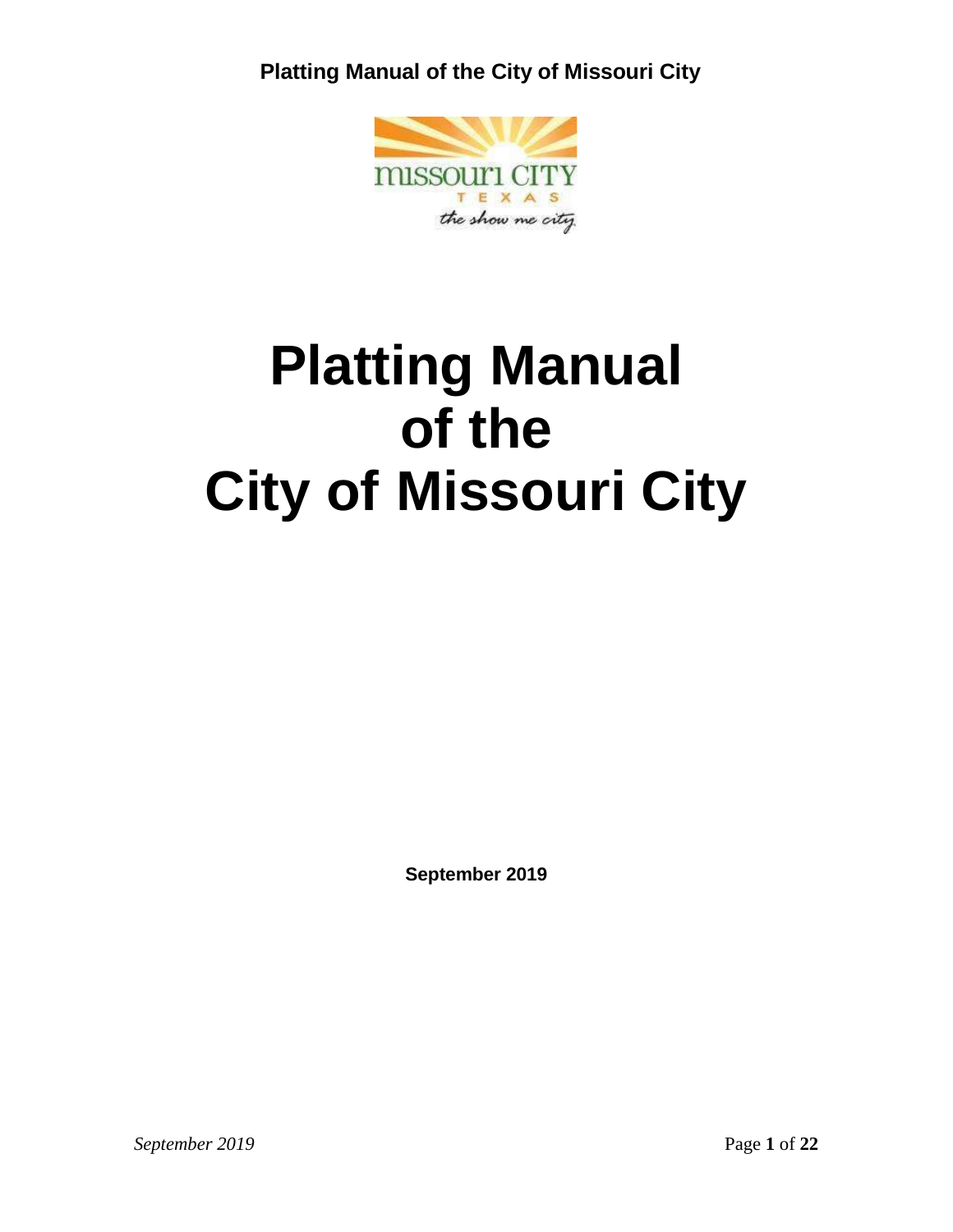All plans, plats, and applications filed with the City of Missouri City shall be submitted in accordance with this Platting Manual. Failure to submit any information or document required by this Platting Manual may result in an incomplete application and the denial of the application.

1. Conceptual Plans.

*Form and contents.* A conceptual plan submitted for approval by the commission shall be in the form and contain the information required in this subsection. An application should be prepared and submitted on the form approved by the city and on file in the office of the director of development services. Multiple copies of the application and plan shall be provided in accordance with the schedule of required copies. The application and all supporting documentation shall be submitted digitally in addition to the required paper copies.

- (1) The proposed name of the subdivision or development shall be indicated.
- (2) The name of the owner of the property and the subdivider shall be indicated.
- (3) The name of the registered professional engineer and/or registered surveyor responsible for the survey and the design shall be indicated.
- (4) The date on which the conceptual plan was drawn shall be indicated.
- (5) The plan shall be oriented with north at the top of the page, and a north point (true or magnetic) shall be provided in the upper right hand corner of the page.
- (6) The total acreage shall be indicated.
- (7) The plan must be on 24-inch by 36-inch paper prints, unless otherwise approved by the director of planning, which shall be folded to eight and onehalf inches by 14 inches, with the title block visible.
- (8) The scale should be one inch equals 200 feet. However, smaller scales may be approved upon request.
- (9) A scale vicinity map shall be provided indicating the general location of the subdivision and depicting major streets, subdivisions, watercourses and other significant physical features within one-half mile of the boundaries of the subdivision area. The scale vicinity map shall be oriented with north at the top of the page.
- (10) The boundaries of the total acreage of the subdivision and the boundaries of the proposed land uses of the subdivision shall be indicated.
- (11) The names of adjacent subdivisions and/or landowners of adjacent undivided tracts shall be provided on the plan.
- (12) The plan shall indicate the proposed land uses and population densities, including streets and drainage layout (on- and off-site drainage), preliminary drainage layout, and the location of schools, parks and other proposed public or private facilities. Typical lot sizes shall also be provided.
- (13) The plan shall provide topographic information indicating the directions of surface water flow.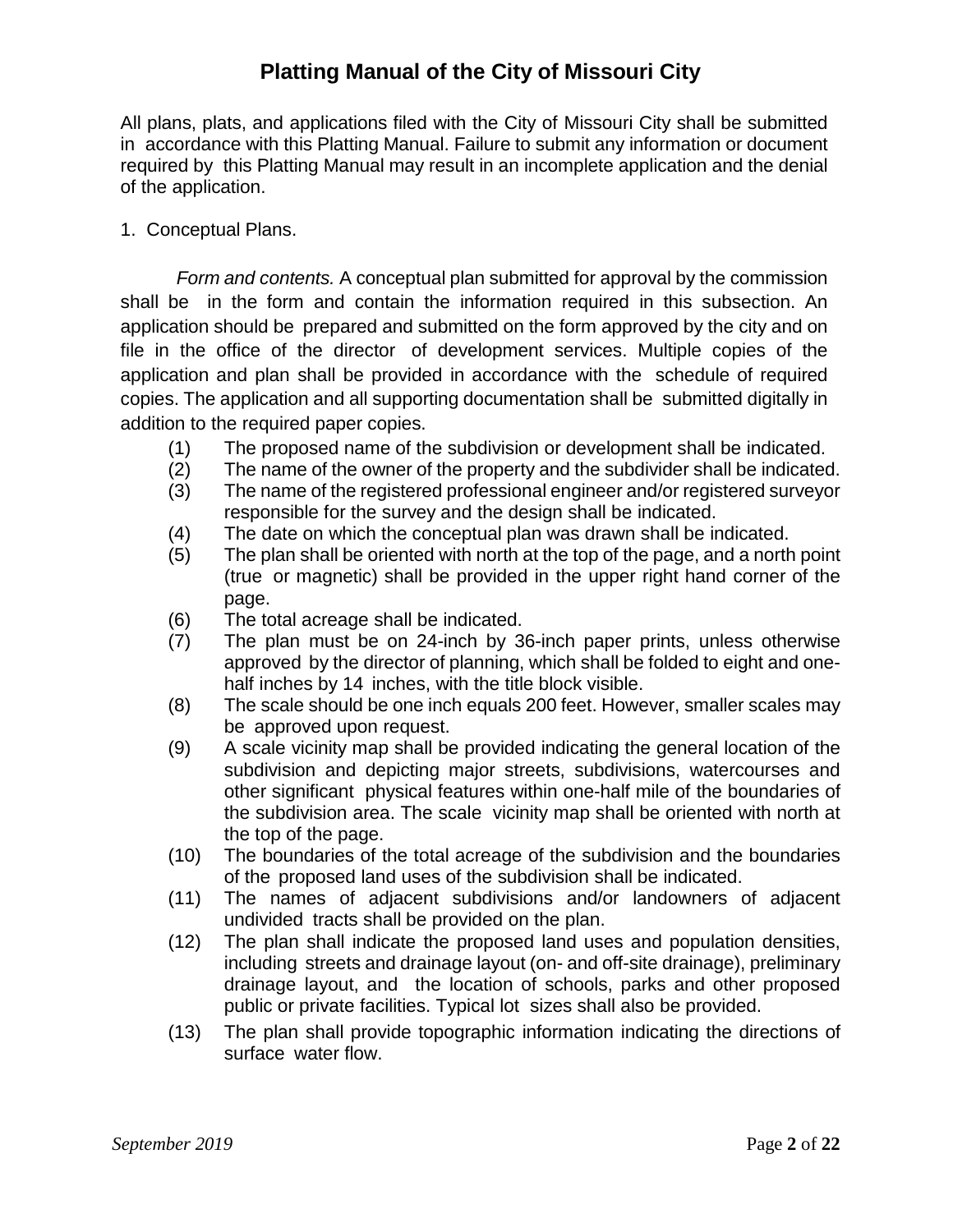## 2. Preliminary Plats.

## **A. Copies required.**

The applicant for preliminary plat approval must provide the number of copies required according to the schedule of required copies. Each shall be on 24-inch by 36 inch paper prints from the original drawing of the plat reproduced on white paper with blue or black lines, each of which shall be folded to eight and one-half inches by 14 inches. The application and all supporting documentation shall be submitted digitally in addition to the required paper copies.

## **B. Encumbrances information.**

All preliminary plats must be accompanied with a statement or certificate, in separate writing or placed on the face of all preliminary plats, executed by the applicant or the person who prepared the plat, which certifies that all existing easements, rightsof-way, fee strips and significant topographical features on the land being platted are fully shown and accurately identified on the face of the plat, and further stating whether the plat being submitted includes all of the contiguous land which the subdivider owns directly or indirectly, or has a legal or beneficial interest in, or whether the subdivider owns or has a legal interest in any adjacent property. Multiple copies of the statement or certificate shall be provided in accordance with schedule of required copies.

#### **C. Notice to utilities.**

An acknowledgment that notice of the subdivision was provided to all utility companies, whether public or private, shall accompany each application for preliminary plat approval. Such notice shall contain the statement of the intent to subdivide, and the intended use of the property within the subdivision, and shall have attached to such notice a copy of the preliminary plat which is filed with the city. Multiple copies of the acknowledgment shall be provided in accordance with the schedule of required copies.

#### **D. Form and contents.**

All preliminary plats submitted to the commission must be in the form and contain the information and/or language required in this section and shall not be in recordable form.

- (1) The proposed name of the subdivision or development shall be indicated.
- (2) A legal description of the property proposed to be subdivided, including the name of the county and surveying abstract number, shall be included.
- (3) Total acreage and total number of lots, blocks and reserves shall be indicated. Lots within each block shall be numbered consecutively. Blocks shall also be numbered consecutively.
- (4) The name of the owner of the property or subdivider shall be indicated. If the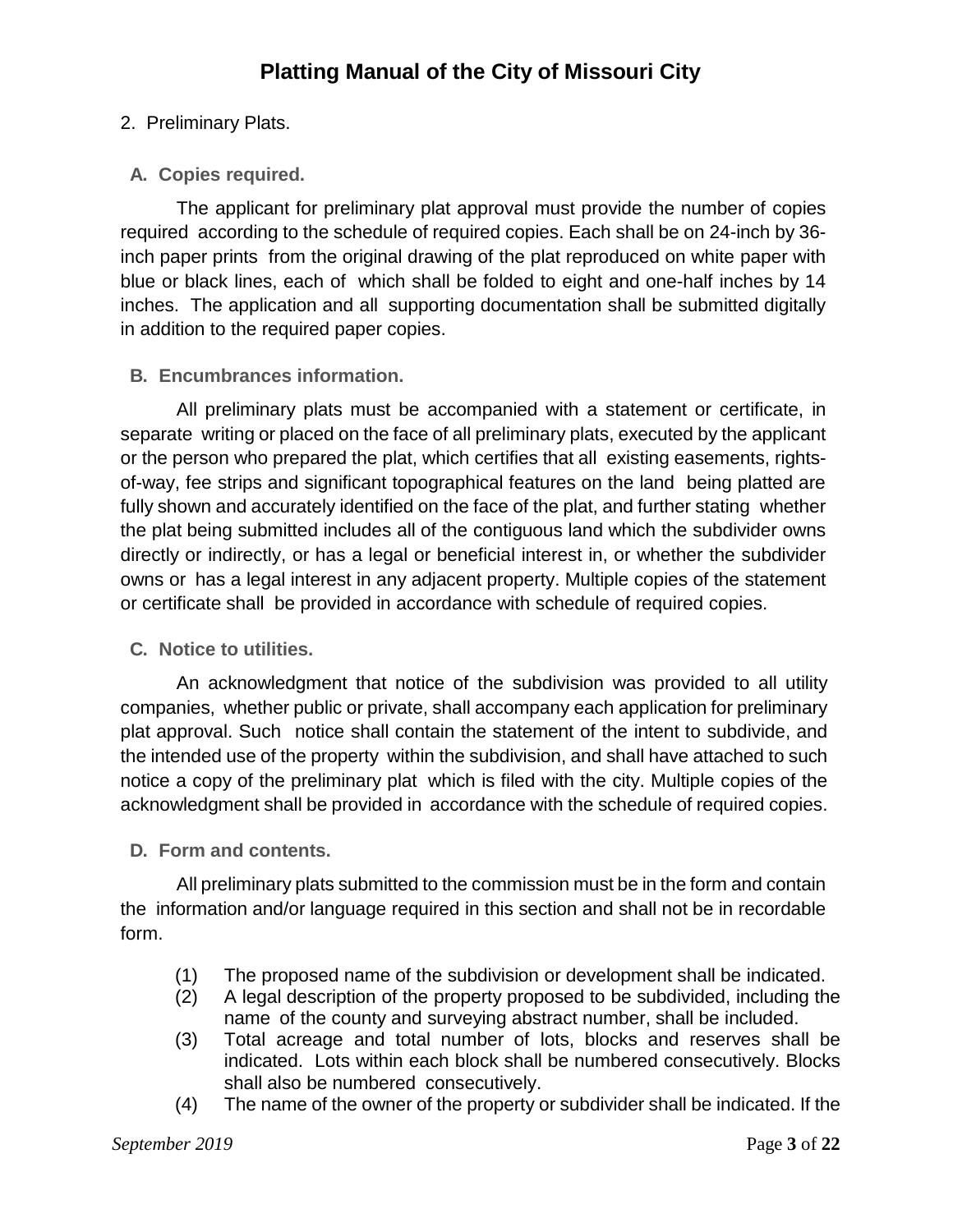owner or subdivider is other than a natural person, the name of the principal officer or owner of the entity responsible for the subdivision must be provided.

- (5) The name of the registered professional engineer and/or registered public surveyor responsible for the survey and the design shall be indicated.
- (6) The date on which the plat was drawn shall be indicated. Each revision of the plat shall bear a new date.
- (7) The north point (true or magnetic) shall be indicated. The drawing of the subdivision must be oriented with north at the top of the drawing.
- (8) The scale must be drawn numerically and a graphic scale must be provided. The minimum scale acceptable for a preliminary plat shall be one inch equals 100 feet. Larger scales are permissible provided the scale chosen is divisible by ten and the area within 200 feet of the subdivision is shown on the plat.
- (9) A scale vicinity map shall be provided, preferably in the upper right corner of the plat, indicating the general location of the subdivision and its relationship with major and collector streets, political subdivisions, railroads, watercourses and similar features in all directions from the subdivision to a distance of not less than one-half mile. The suggested scale of the vicinity map is one inch equals 1,200 feet and the map shall be oriented with north at the top of the drawing and in the same direction as the detailed subdivision drawing.
- (10) The plat shall be drawn with heavy lines to indicate the subdivision area, with overall survey dimensions and bearings. Lines outside the plat boundary should be drawn as dashed lines. An accurate location of the subdivision should be provided by reference to an established survey or league corner, subdivision corner, or other known point.
- (11) The adjacent area outside the plat boundaries shall be identified, indicating the name of adjacent subdivisions and the recorded owner of the unsubdivided parcels of land.
- (12) The location, widths and names of all existing and proposed public and private streets, easements or rights-of-way within or adjacent to the subdivision shall be indicated. All railroad rights-of-way, pipelines, easements and other permanent features such as section lines and boundaries of political subdivisions and school districts on all sides for a distance of not less than 200 feet shall also be indicated.
- (13) Existing sewers, water mains, culverts or other underground structures and other public utilities and buildings within the subdivision or within 200 feet shall be identified, with existing and proposed pipe sizes, grades and locations indicated.
- (14) The location and approximate width or dimension of existing and proposed lakes, watercourses, storm detention areas and drainage easements within the subdivision or within 200 feet thereof shall be indicated.
- (15) Contour lines with intervals of one foot, referred to sea level (USGS and city datum), shall be provided to show at least two contour lines within the subdivision in addition to those necessary to clearly show outfall drainage.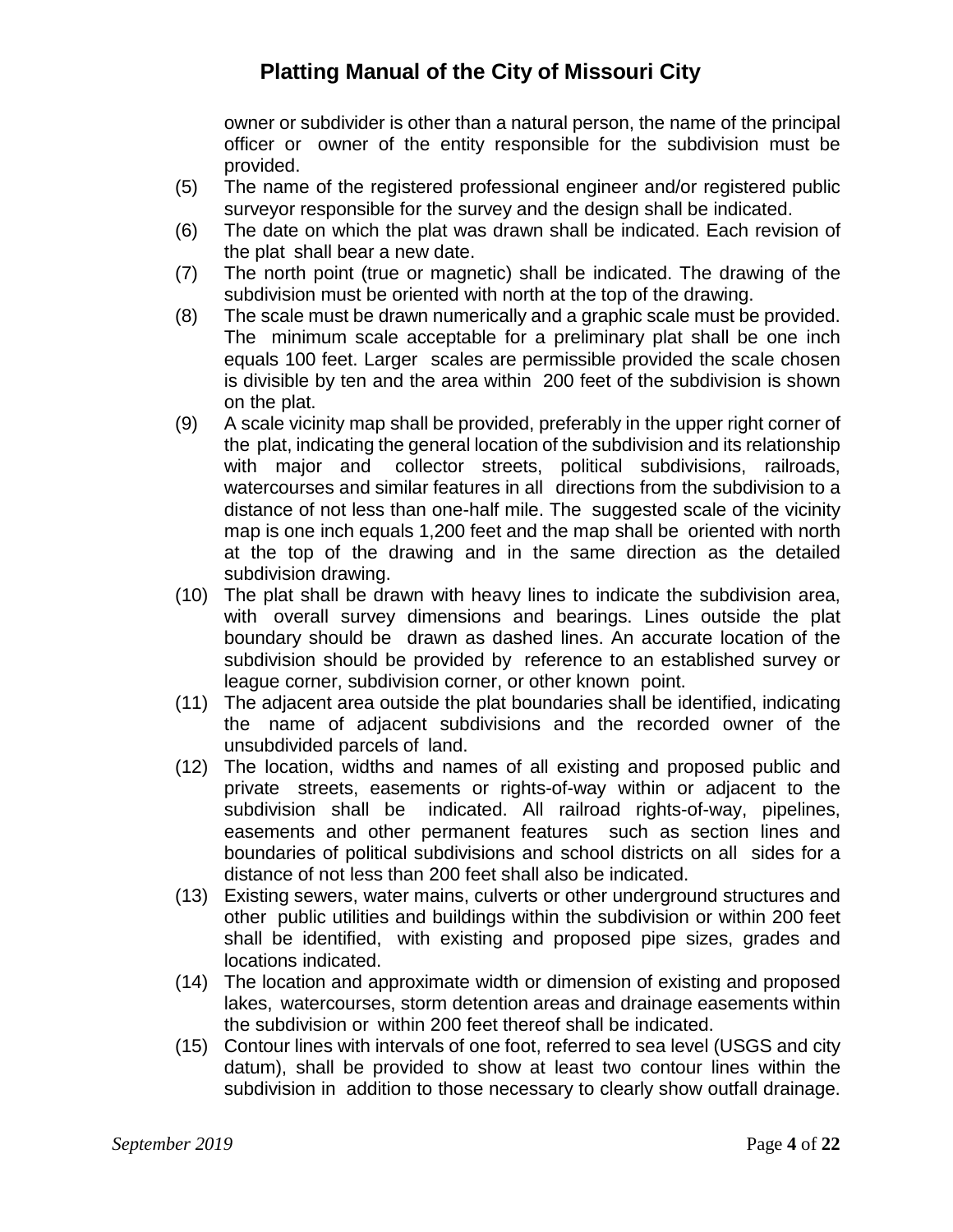The basis of control shall be identified and the temporary benchmark set within the subdivision shall be indicated.

- (16) All parcels of land intended to be dedicated for public use or reserved for the use of all property owners in the subdivision, together with the conditions or limitations of each reservation, if any, shall be identified.
- (17) The proposed plan of subdivision shall be indicated, showing streets, blocks, lots, alleys, easements, building lines and parks with principal dimensions.
- (18) A preliminary drainage plan with calculations shall be provided. The proposed drainage system shall be indicated by a single line drawing showing the proposed direction sheet flow through the subdivision. Floodplain information, including floodplain boundary, if any; FEMA map number; and the effective map date and zone shall also be provided. Multiple copies of such document shall be provided in accordance with the schedule of required copies.
- (19) A preliminary utility plan with calculations shall be provided. Sealed supporting engineering calculations for the utility capacities and the drainage design for both storm events and the extreme event and an analysis of the extreme event and consideration of positive overflow pathways shall also be provided. Multiple copies of such documents shall be provided in accordance with the schedule of required copies.
- (20) Detention analysis and calculations, where required, shall be provided.
- (21) Locations of lift stations, water plants or other utility infrastructure locations and sizes shall be provided.
- (22) The service areas for each utility system shall be provided.
- (23) An alphabetical list of proposed street names for the subdivision shall be provided. Multiple copies of such document shall be provided in accordance with the schedule of required copies.
- (24) A copy of the proposed restrictive covenants shall be provided. Multiple copies of such document shall be provided in accordance with the schedule of required copies. In instances where private roadways are created by the subdivision plat, appropriate verbiage shall be added to the restrictive covenants to ensure adequate assessment for maintenance and replacement. Such verbiage is additionally required for any improvements that are not the responsibility of the city.
- (25) Simultaneous with submission of the application for a preliminary plat, the applicant shall submit a Traffic Impact Analysis as required by Infrastructure Design Manual, adopted by Chapter 46, Missouri City Code.
- (26) *Standard notes.* The preliminary plat shall contain all standard notes (see Appendix K).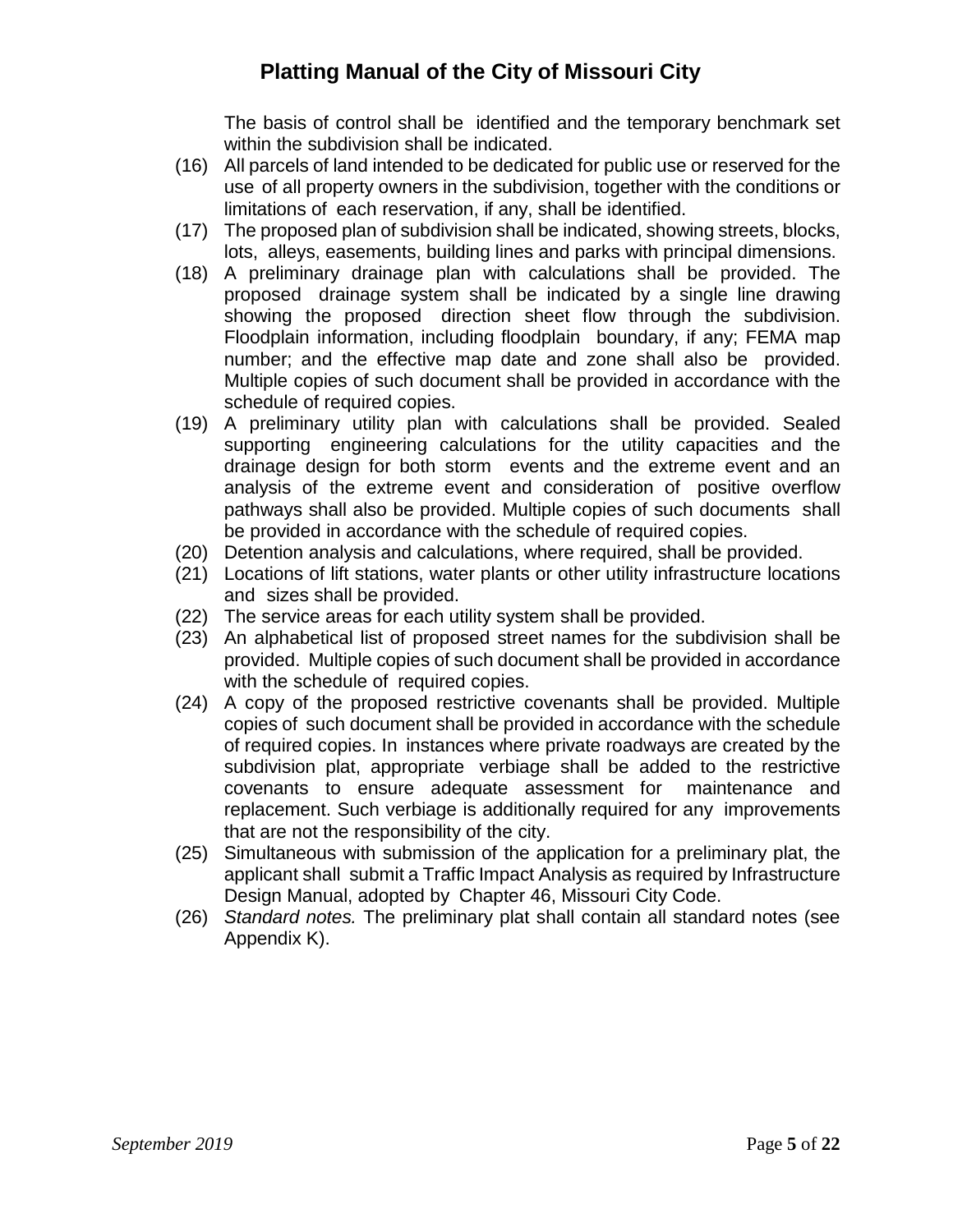## 3. Final Plats.

## A. Copies required.

The applicant for final plat approval must provide the number of copies required according to the schedule of required copies. Each shall be on 24-inch by 36-inch paper prints from the original drawing of the plat reproduced on white paper with blue or black lines, each of which shall be folded to eight and one-half inches by 14 inches. The application and all supporting documentation shall be submitted digitally in addition to the required paper copies.

#### B. Notice to utilities.

An acknowledgment that notice of the subdivision was provided to all utility companies, whether public or private, shall accompany each application for final plat approval. Multiple copies of such document shall be provided in accordance with the schedule of required copies. Such notice shall contain the statement of intent to subdivide, and the intended use of the property within the subdivision, and shall have attached to such notice a copy of the final plat which is filed with the city.

#### C. Form and contents.

All final plats shall incorporate all the provisions relating to preliminary plats above, except (13), (15), (18), (19), (20) and (21), and, where appropriate, reflect any conditions or requirements for final approval previously imposed by the commission, together with the following additional requirements:

- (1) *Format.* The final plat must be drawn on stable plastic film or positive photographic film with black lines and the image shall be suitable for the reproduction of direct positive prints and reproductions.
- (2) *Scale.* The scale for the final plat drawing shall be a minimum of one inch equals 100 feet. A larger scale is permissible provided the scale chosen is divisible by ten and the area within 200 feet of the area to be subdivided is shown on the plat.

*Engineering and surveying data.* All engineering and surveying data must be shown on the final plat sufficient to locate all of the features of the plat on the ground. This data must include, but shall not be limited to, full dimensions along all boundaries of the platted property, streets, driveways and alley rights-of-way, easements and drainage ways, gulleys, creeks and bayous, together with the location of the high bank of such drainage ways and watercourses, lots, blocks, reserves, out-tracts or any other tracts designated separately within the plat boundaries, building lines, and fee strips, pipelines or any other physical or topographical feature necessary to be accurately located by surveying methods.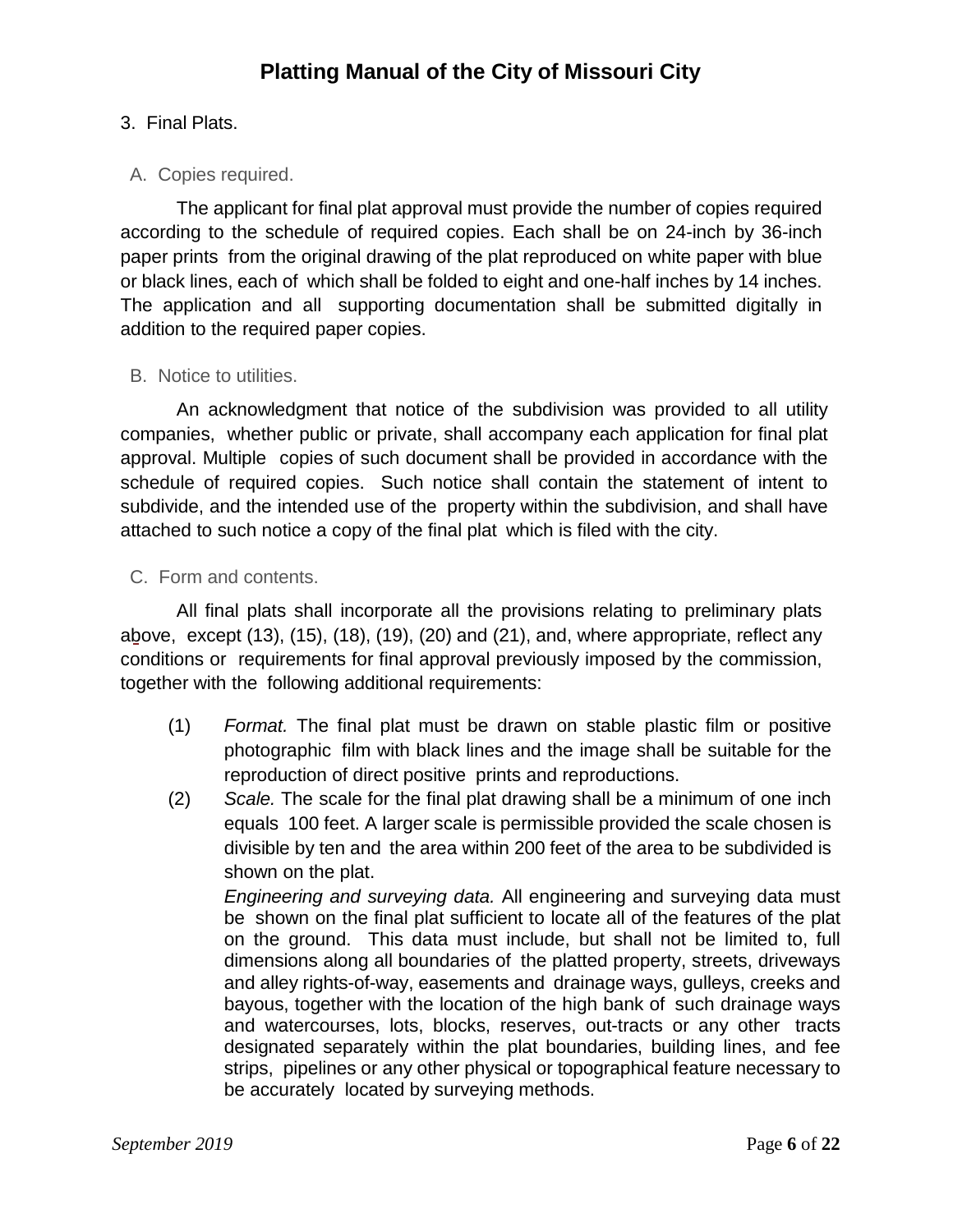- (3) Such information must include line dimensions, bearings or deflecting angles, radii, central angles and degree of curvature, length of curves and tangent distances, all of which are to be shown in feet and decimal fractions thereof. The boundary survey shall close within one in 10,000. Linear dimensions shall be expressed in feet and decimals of a foot; angular dimensions shall be shown by bearings. Curved boundaries shall be fully described and all essential information given. Circular curves shall be defined by actual length of radius and not by degree of curve. Complete dimensional data shall be given on fractional lots. Description and location of all lot and block corners and permanent survey reference monuments shall be shown.
- (4) An electronic plat shall be submitted which conforms to the following:
	- a. Drawings shall be in AutoCAD 2007 DWG format or later with the following:
		- (i) No DFX
		- (ii) No DWF
		- (iii) PDF or TIF files may be submitted in addition to DWG format;
	- b. Projection shall be NAD83 State Plane Texas South Central;
	- c. Grid units;
	- d. No reference blocks; and
	- e. Cadastral COGO (new and existing)shall include:
		- (i) Parcel boundaries
		- (ii) Subdivision boundaries
		- (iii) Lot lines
		- (iv) Right of Ways
		- (v) Street Centerlines
		- (vi) Easements
		- (vii) Monuments/Benchmarks
		- (viii) Dimensions, bearings and references to other recorded documents should also be included.
- (5) *Special land uses.* Tracts or sites designated for schools, churches, parks, sewage disposal plants, water plants or other special land uses shall be designated.
- (6) *Pipeline easements.* A note must be provided on the plat stating that all existing pipelines or pipeline easements through the subdivision have been shown or that there are no existing pipeline easements within the limits of the subdivision.
- (7) *Utility easements.* All easements necessary for utility service shall be shown on the final plat and the applicant shall provide a certification on the plat that all utility companies have been contacted and the easements shown on the plat constitute all of the easements requested by the utility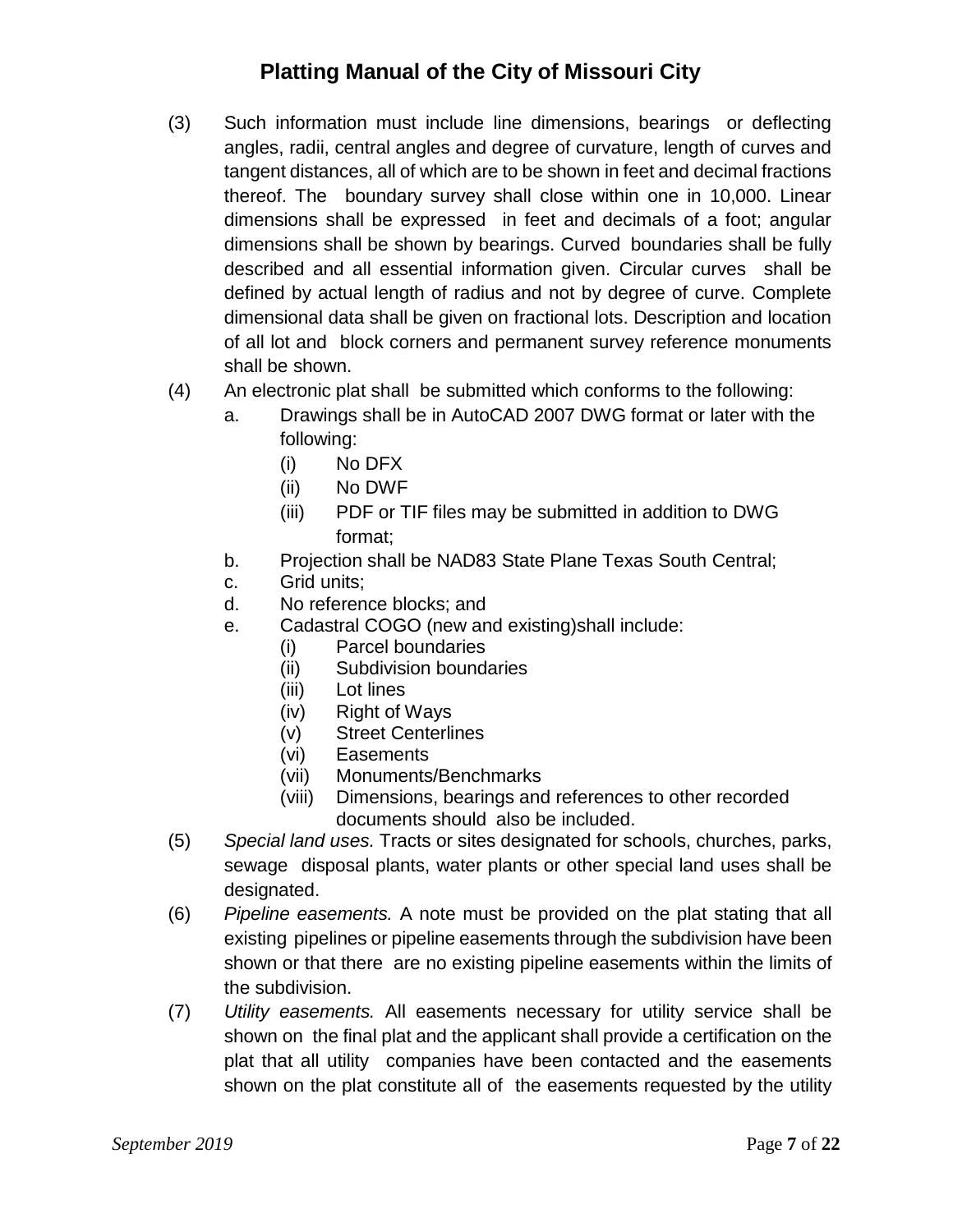companies. Multiple copies of such document shall be provided in accordance with the schedule of required copies.

- (8) *Restrictive covenants.* A final draft of restrictive covenants ready for filing shall be provided. Multiple copies of such document shall be provided in accordance with the schedule of required copies. In instances where private roadways are created by the subdivision plat, appropriate verbiage shall be added to the restrictive covenants to ensure adequate assessment for maintenance and replacement. Such verbiage is additionally required for any improvements that are the responsibility of the city.
- (9) *Dedication statements and certificates.* All dedication statements and certificates must be made a part of the final plat drawing, and these must include but shall not be limited to the statements the general form and content of which are provided as examples in the appendices of this chapter, which are incorporated in this section and made a part of this section for all purposes. These dedication statements and certificates and various notations are as follows:
	- a. Owner's acknowledgment (see appendix A).
	- b. Execution of owner's acknowledgment (see appendix B).
	- c. Lienholder's acknowledgment and subordination statement (see appendix C).
	- d. Notary public acknowledgment for all signatures (see appendix D).
	- e. Certificate for engineer and surveyor (see appendix E).
	- f. Certificate for commission (see appendix F).
	- g. County clerk filing acknowledgment statement (see appendix G).
	- h. Encumbrances certificate (see appendix H).
	- i. Vacation of subdivision plat (see appendix I).
	- j. Certificate for amending plats (see appendix J).
- (10) *Standard notes.* The final plat shall contain all standard notes (see Appendix K).
- (11) *Title report or title policy.* A current title report or title policy from a title company authorized to do business in the state or an attorney licensed as such in the state must be provided certifying that within 45 days prior to the time the final plat is furnished to the commission a search of the appropriate records was performed covering all property proposed to be platted and providing the following information concerning the title to such property:
	- a. The date of examination of the records.
	- b. A legal description of the property lying within the proposed subdivision including a metes and bounds description of the boundaries of such land.
	- c. The name of the record owner of fee simple title as of the date of the examination of the records, together with the recording information of the instruments whereby such owner acquired fee simple title.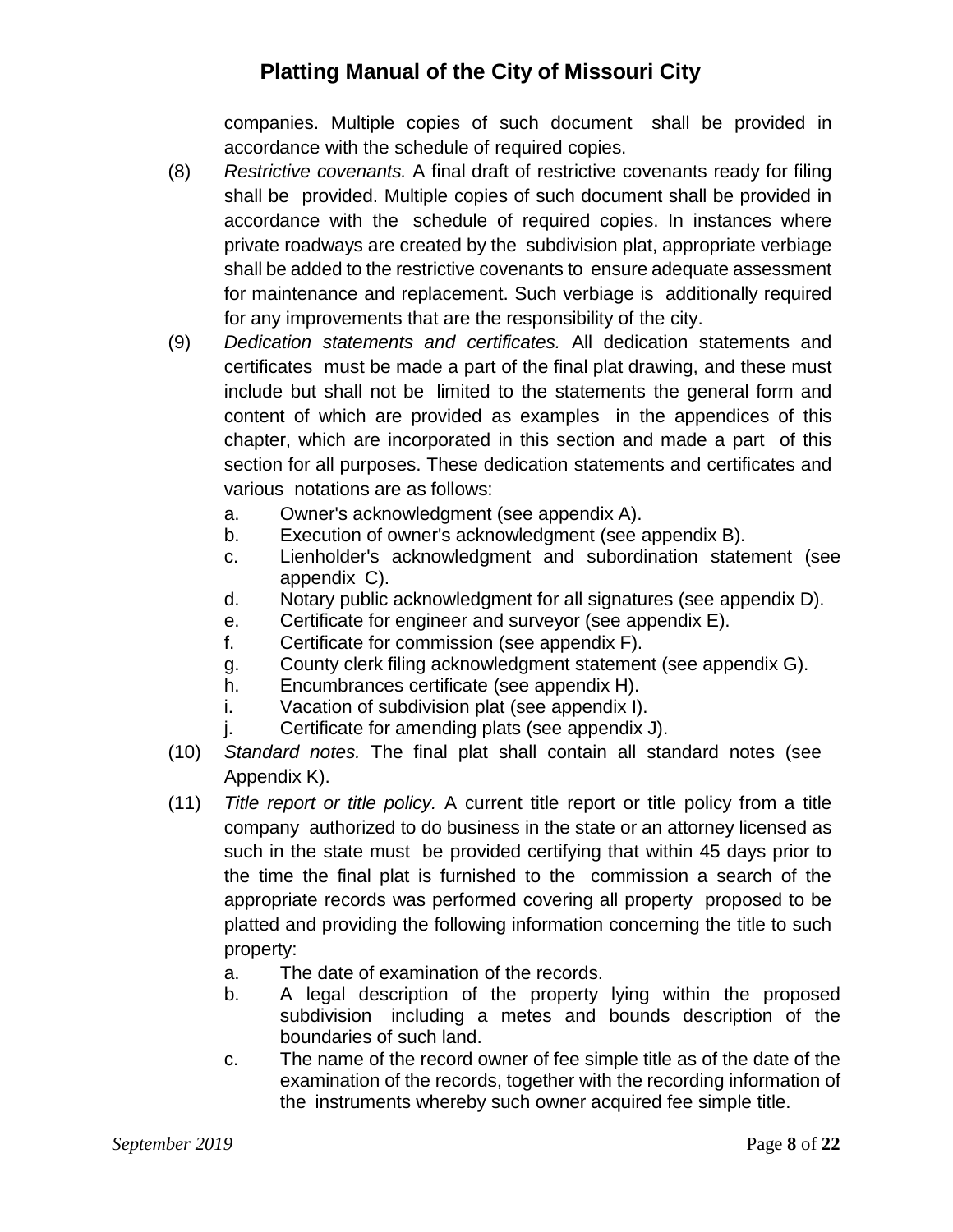- d. The names of all lienholders, together with the recording information and the date of such instruments by which such lienholders acquired their interest.
- e. A description of the type and boundaries of all easements and fee strips not owned by the subdivider of the property in question, together with the recording information and date of the instruments whereby the owners of such easements or fee strips acquired their title.
- f. Tax certificates from each taxing unit showing that no ad valorem taxes are due and owing on the property in the subdivision.

Multiple copies of such document shall be provided in accordance with the schedule of required copies.

- (12) *Engineer's or surveyor's certificate.* The final plat shall contain a certificate by the registered professional engineer and/or registered public surveyor in charge, duly authenticated, that the plat is true and correct and in accordance with the determination of the survey actually made on the ground. If the engineer and/or surveyor who prepared the plat did not make the original boundary survey, such fact shall be noted in the certificate.
	- (13) *Slab elevation.* The plat shall provide a note that slab elevations shall meet the standards established by FEMA and shall meet all applicable city requirements, including the Infrastructure Design Manual, adopted by Chapter 46, Missouri City Code.
	- (14) *Designation of entity responsible for common areas.* The legal entity responsible for the maintenance of any building, recreational area, open space, equipment, pool or private driveway which is to be owned and shared by the owners of real property in the proposed subdivision shall be designated by appropriate articles of incorporation, contracts, restrictions or other method. The means of securing payment for maintenance and operating expenses and any method of terminating such obligation shall be stated in the creating documents. If such entity is responsible for the maintenance of driveways, emergency access easements, recreational areas or open spaces, the following note shall be indicated on the face of the plat: "The City of Missouri City shall not be responsible for maintenance of driveways, emergency access easements, recreational areas, and open spaces; and, the Homeowners' Association shall be responsible for such maintenance of driveways, emergency access easements, recreational areas and open spaces."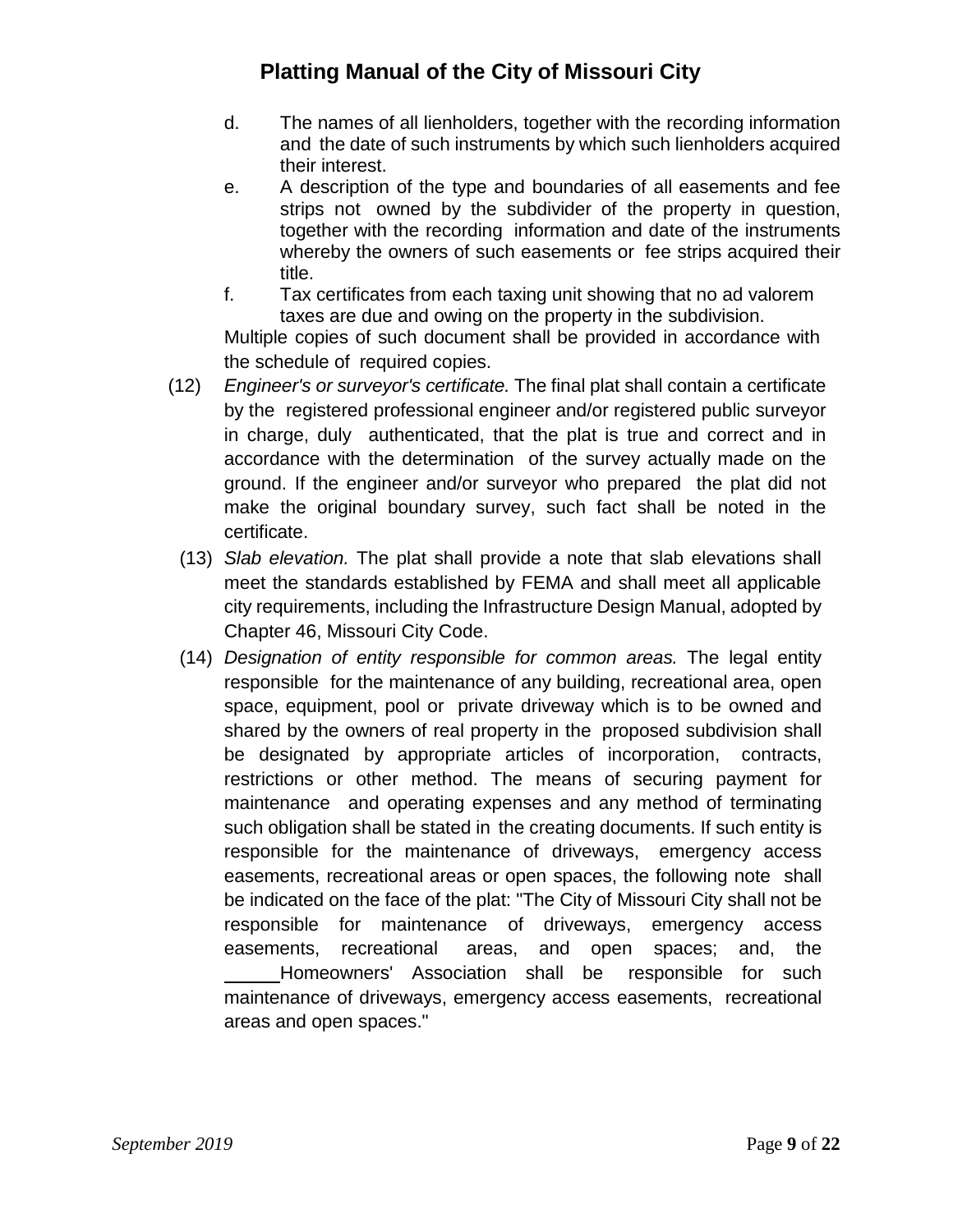## 4. Forms.

The forms provided hereafter are the preferred forms and shall be used, unless the language required is not suitable, in which case, the director of development services may grant approval to vary the language of the forms.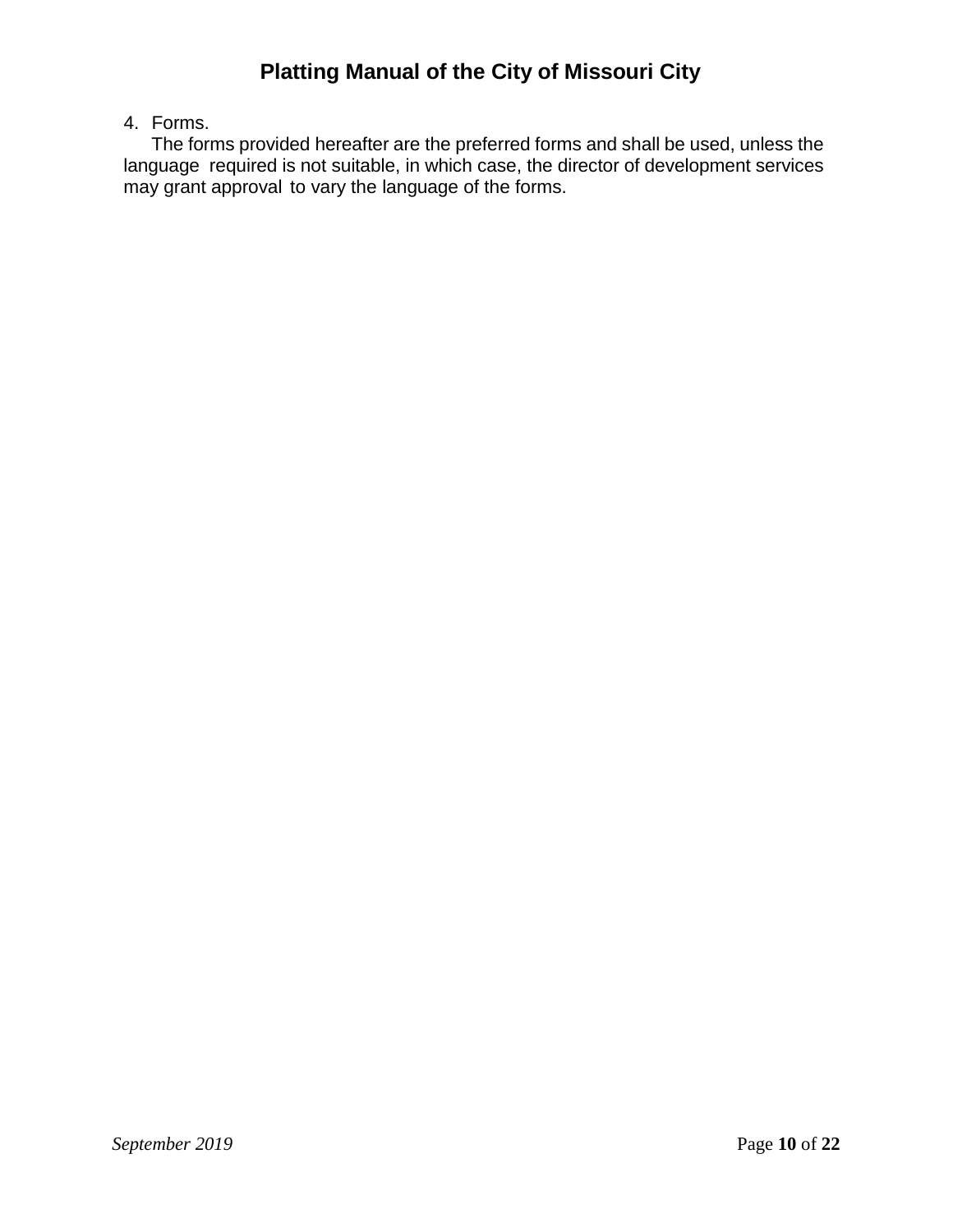## **APPENDIX A. - OWNER'S ACKNOWLEDGMENT**

#### **EXAMPLE FORM**

#### STATE OF TEXAS COUNTY OF FORT BEND

I *(or we)*, *(name of owner or owners)* acting by and through *(name and title of officer)* being officers of *(name of company or corporation)*, owner (or owners) hereinafter referred to as owners (whether one or more) of the *(number of acres)* acre tract described in the above and foregoing plat of *(name of subdivision or development)*, do hereby make and establish said subdivision of said property according to all lines, dedications, restrictions and notations on said plat and hereby dedicate to the use of the public forever, all streets, alleys, parks, watercourses, drains, easements and public places shown thereon for the purposes and considerations therein expressed; and do hereby bind myself (or ourselves), my (or our) heirs, successors and assigns to warrant and forever defend the title to the land so dedicated.

We further acknowledge that the dedications and/or exactions made herein are proportional to the impact of the subdivision upon the public services required in order that the development will comport with the present and future growth needs of the city. We, our successors and assigns hereby waive any claim, damage, or cause of action that we may have as a result of the dedication or exactions made herein.

Further, owners have dedicated and by these presents do dedicate to the use of the public for public utility purposes forever unobstructed aerial easements. The aerial easements shall extend horizontally an 11 feet, six inches for ten feet perimeter ground easements or seven feet, six inches for 14 feet perimeter ground easements or five feet, six inches for 16 feet perimeter ground easements, from a plane 16 feet above ground level upward, located adjacent to and adjoining said public utility easements that are designated with aerial easements (U.E. and A.E.) as indicated and depicted thereon, whereby the aerial easements total 21 feet, six inches in width.

#### *(This paragraph is applicable only to back-to-back easements within the same subdivision).*

Further, Owners have dedicated and by these presents do dedicate to the use of the public for public utility purposes forever unobstructed aerial easements. The aerial easements shall extend horizontally an ten feet for ten feet back-to-back ground easements or eight feet for 14 feet backto-back ground easements or seven feet for 16 feet back-to-back ground easements, from a plane 16 feet above ground level upward, located adjacent to both sides and adjoining said public utility easements that are designated with aerial easements (U.E. and A.E.) as indicated and depicted thereon, whereby the aerial easements total 30 feet in width.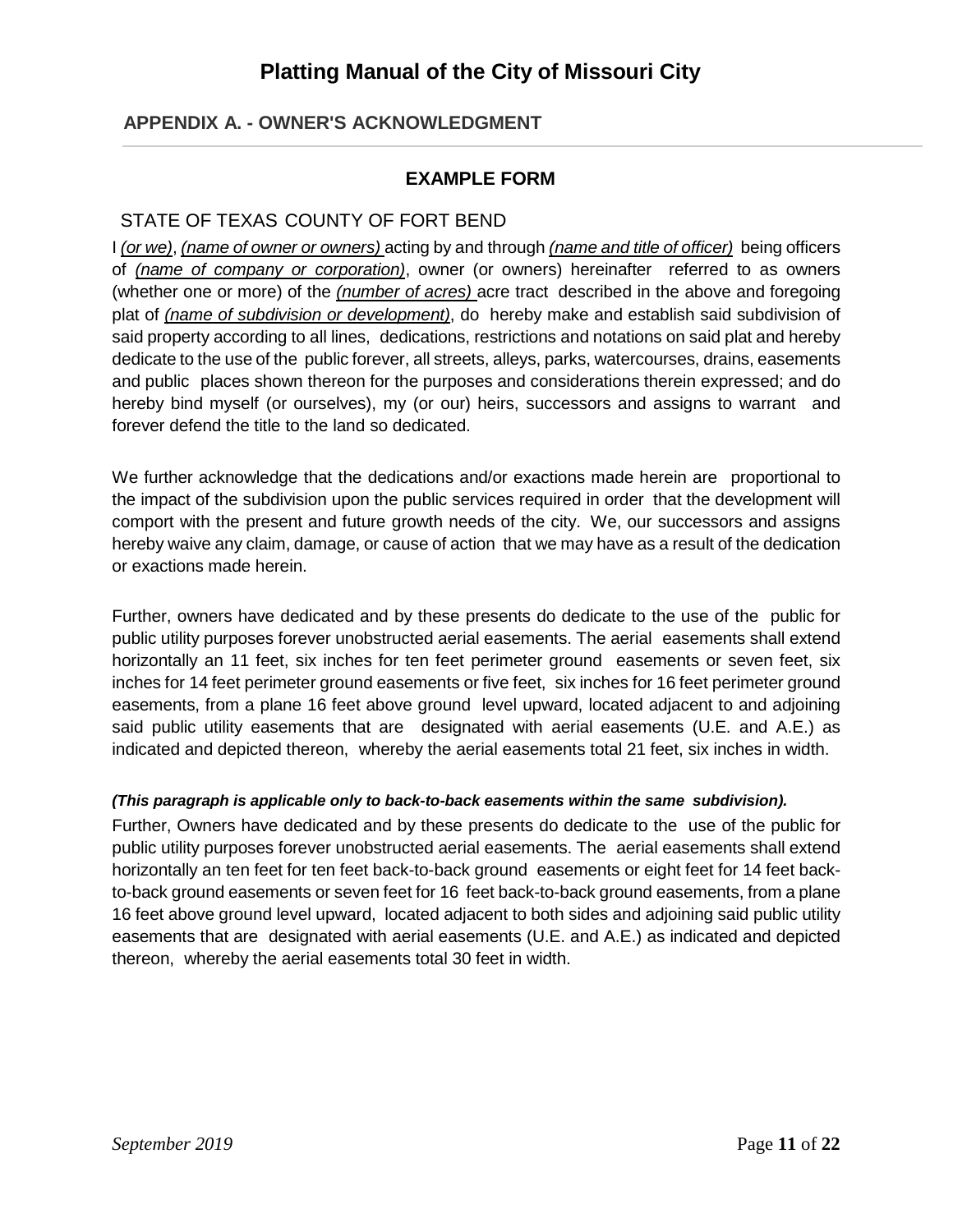## **APPENDIX B. - EXECUTION OF OWNER'S ACKNOWLEDGEMENT**

## **EXAMPLE FORM**

#### *(When owner is an individual or individuals)*

WITNESS my (or our) hand in the City of Missouri City, Texas, this *(number)* day of *(month)*, *(year)*.

/s/(Signature of owner or owners) (Names to be printed)

#### *(When owner is a company or corporation)*

IN TESTIMONY WHEREOF, the *(name of company)* has caused these presents to be signed by *(name of President)*, its President, thereunto authorized, attested by its Secretary (or authorized trust officer), *(name of Secretary or authorized trust officer)*, and its common seal hereunto affixed this *(number)* day of *(month)*, *(year)*.

(Name of Company)

/s/(Signature of President) President

ATTEST: /s/ (Signature of Secretary or authorized trust officer) Title

(Affix corporate seal)

NOTE: All owners' signatures shall be acknowledged by a Notary Public.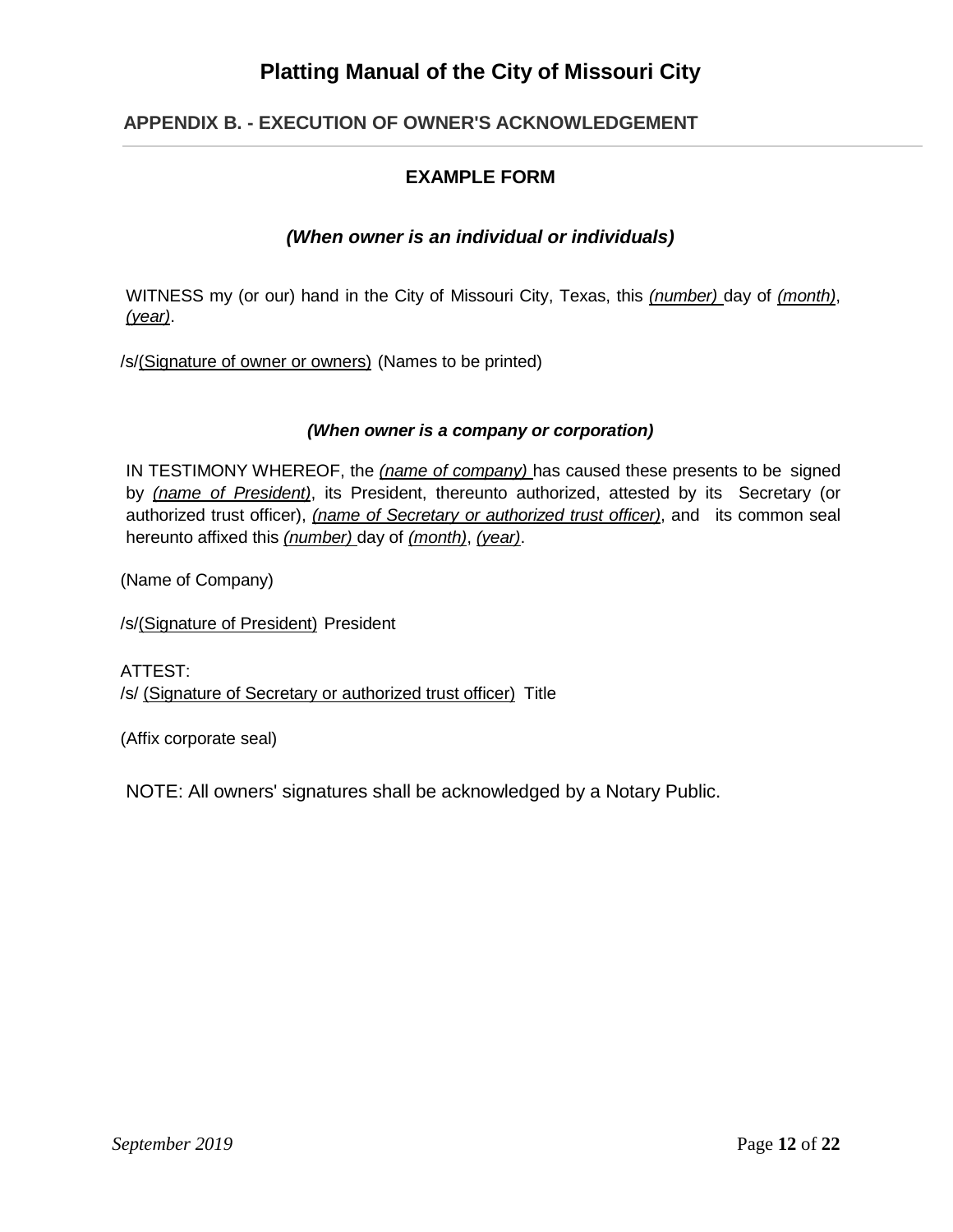#### **APPENDIX C. - LIENHOLDER'S ACKNOWLEDGMENT AND SUBORDINATION STATEMENT**

NOTE: Holders of all liens against the property being platted must execute the final plat or prepared as separate instruments which shall be filed for record with the plat.

## **EXAMPLE FORM**

I (or we), *(name of mortgagee or names of mortgagees)*, owner and holder (or owners and holders) of a lien (or liens) against the property described in the plat known as *(name of plat)*, said lien (or liens) being evidenced by instrument of record in Volume \_\_\_\_\_\_, page (or Film Code No. ) of the Mortgage Records of *(name of County in which the plat is located)*, Texas, do hereby in all things subordinate our interest in said property to the purposes and effects of said plat and the dedications and restrictions shown herein to said plat and I (or we) hereby confirm that I am (or we are) the present owner (or owners) of said lien (or liens) and have not assigned the same nor any part thereof.

/s/ By: (Signature of Lienholder) (Name to be printed)

NOTE: All lienholder signatures shall be acknowledged by a Notary Public.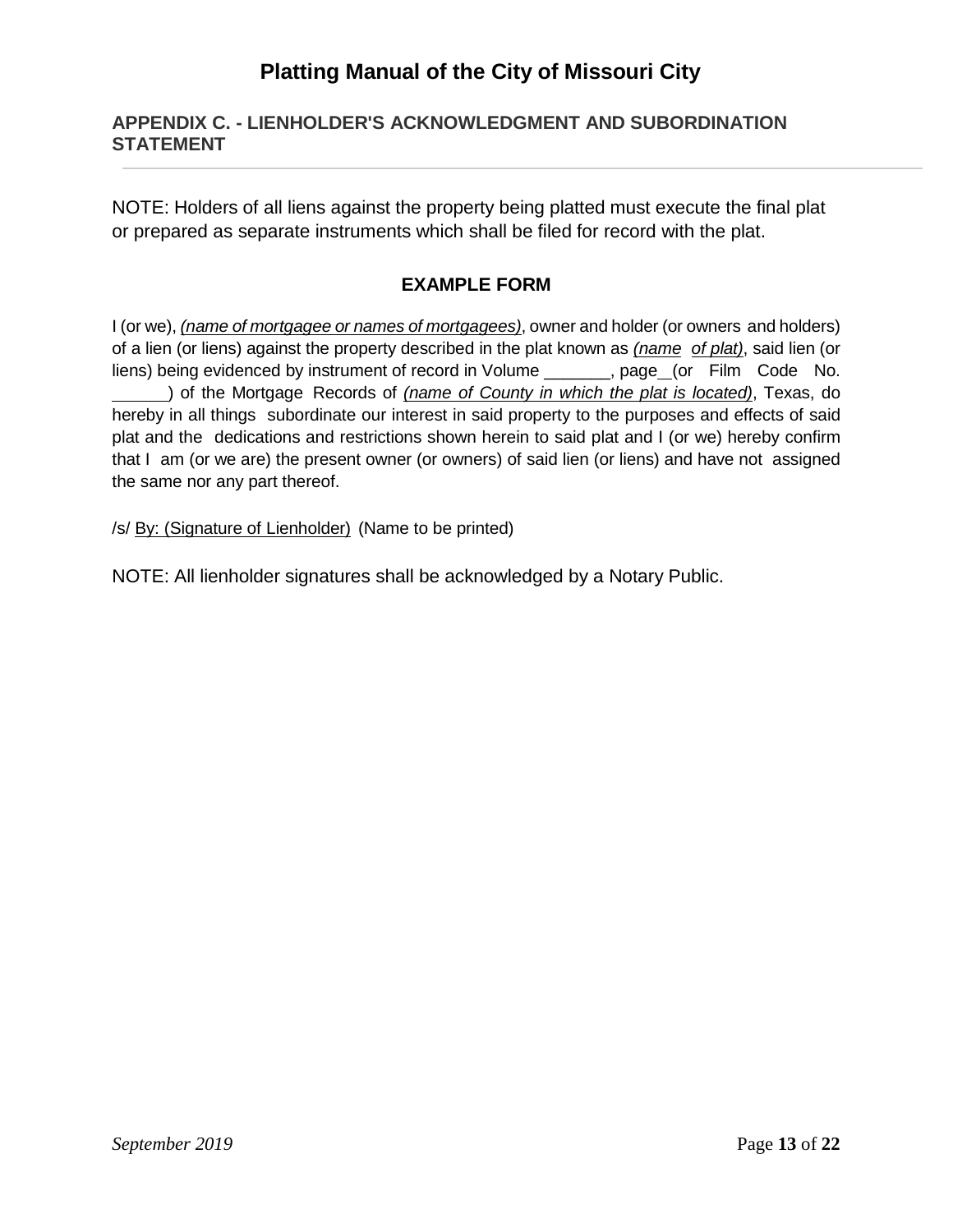## **APPENDIX D. - NOTARY PUBLIC ACKNOWLEDGEMENT FOR ALL SIGNATURES**

#### **EXAMPLE FORM**

## STATE OF TEXAS COUNTY OF FORT BEND

BEFORE ME, the undersigned authority, on this day personally appeared *(names of persons signing the plat, owners, corporation officers and lienholders)*, *(corporation titles if appropriate)*, known to me to be the persons whose names are subscribed to the foregoing instrument and acknowledged to me that they executed the same for the purposes and considerations therein expressed (add for corporations, "and in the capacity therein and herein stated, and as the act and deed of said corporation").

GIVEN UNDER MY HAND AND SEAL OF OFFICE, this *(number)* day of *(month)*, *(year)*. (Signature of Notary Public)

Notary Public in and for the State of Texas (Affix notary seal)

My Commission Expires: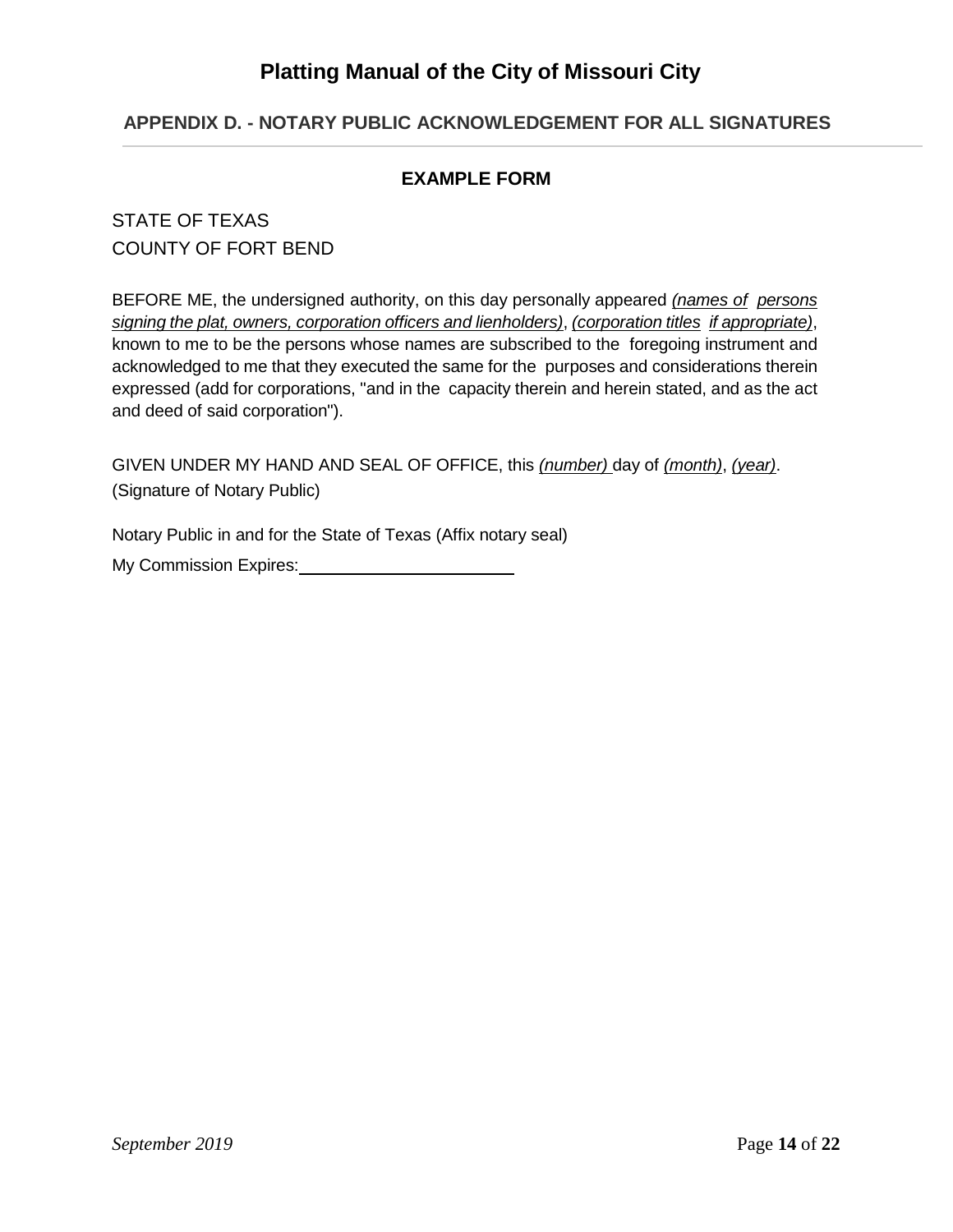## **APPENDIX E. - CERTIFICATE FOR CIVIL ENGINEER OR SURVEYOR**

#### **EXAMPLE FORM**

I, (name of civil engineer or surveyor), am authorized (or registered) under the laws of the State of Texas to practice the profession of civil engineering (or surveying) and hereby certify that the above subdivision is true and correct; was prepared from an actual survey of the property made under my supervision on the ground; that all boundary corners, angle points, points of curvature and other points of reference have been marked with iron (or other suitable permanent metal) pipes or rods having an outside diameter of not less than three-quarter inch and a length of not less than three feet; and that the plat boundary corners have been tied to the nearest survey corner.

/s/ (Signature of Registered Public Surveyor) (Print name)

/s/ Texas Registration No. (Affix seal)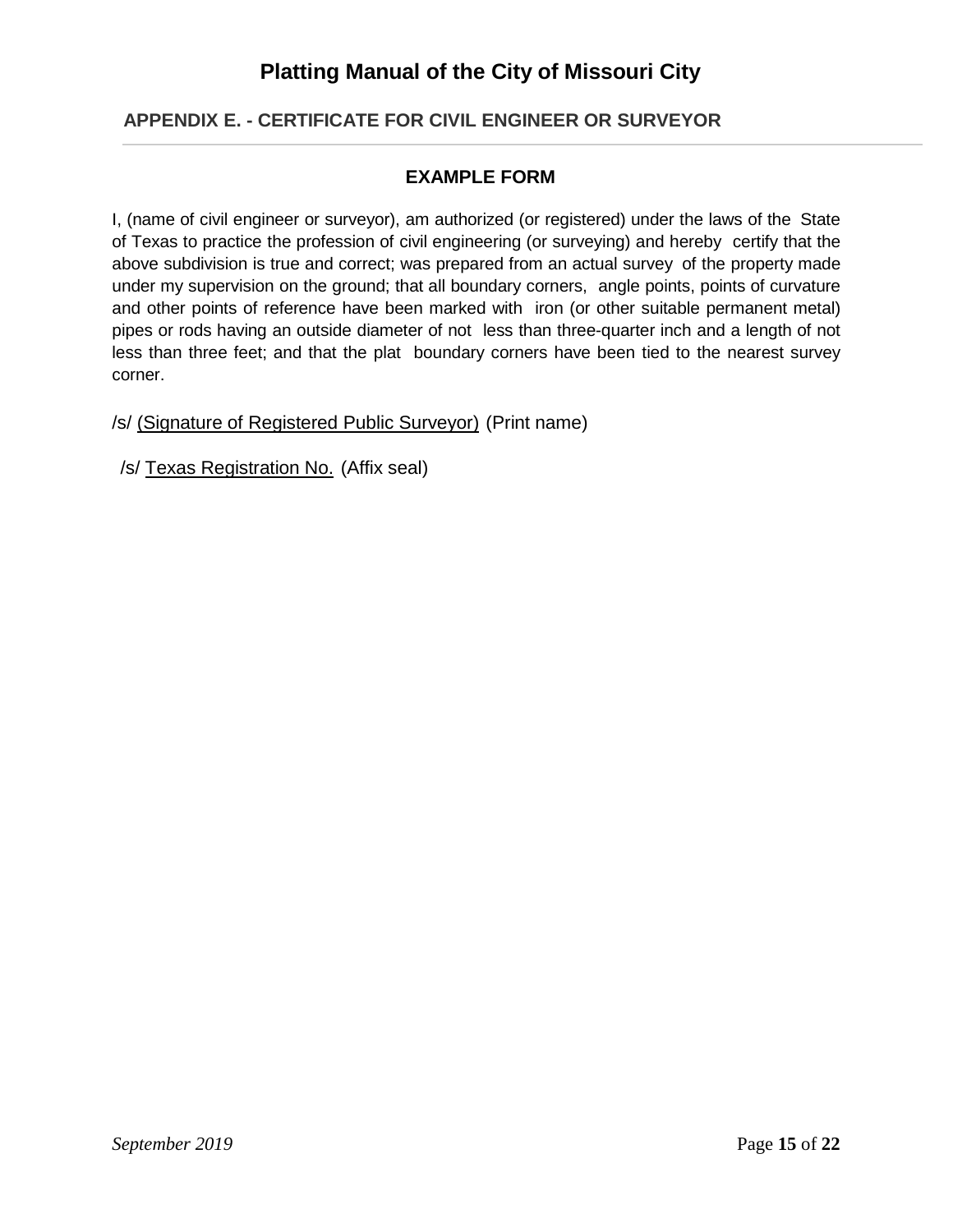#### **APPENDIX F. - CERTIFICATE FOR PLANNING AND ZONING COMMISSION**

#### **EXAMPLE FORM**

This is to certify that the Planning and Zoning Commission of the City of Missouri City, Texas, has approved this plat and subdivision of *(name of subdivision)* in conformance with the laws of the State of Texas and the ordinances of the City of Missouri City as shown hereon and authorized the recording of this plat this *(number)*, day of *(month)*, *(year)*.

(Signature of the Chair)

/s/ By: (Chair)

/s/ By: (Signature of the Vice Chair) (Vice Chair)

(Affix Commission seal)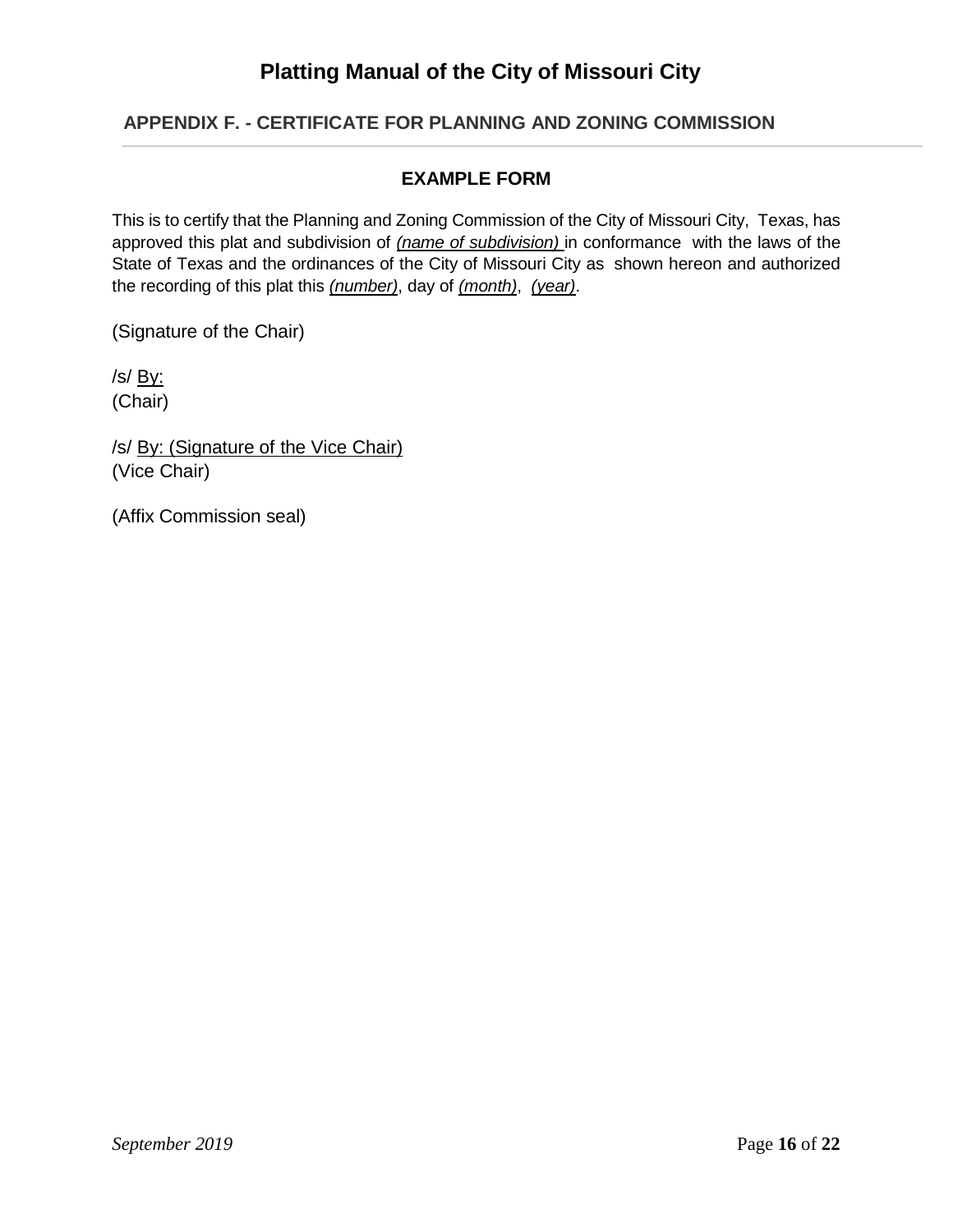#### **APPENDIX G. - COUNTY CLERK FILING ACKNOWLEDGEMENT STATEMENT**

#### **EXAMPLE FORM**

I, *(name of County Clerk)*, Clerk of the Commissioners' Court of Fort Bend County, do hereby certify that the within instrument with its certificate of authentication was filed for registration in my office on *(date and month)*, *(year)* at *(time)* o'clock (a.m. or p.m.), and duly recorded on *(date and month)*, *(year)*, at *(time)* o'clock (a.m. or p.m.), and in Volume *(number)*, page *(number, or when applicable Film Code numbers)* of the map records of Fort Bend County for said County.

Witness my hand and seal of office, at Richmond, Texas, the day and date last above written.

Ex Officio Clerk of the Commissioners' Court of Fort Bend County, Texas

/s/ By: **Deputy**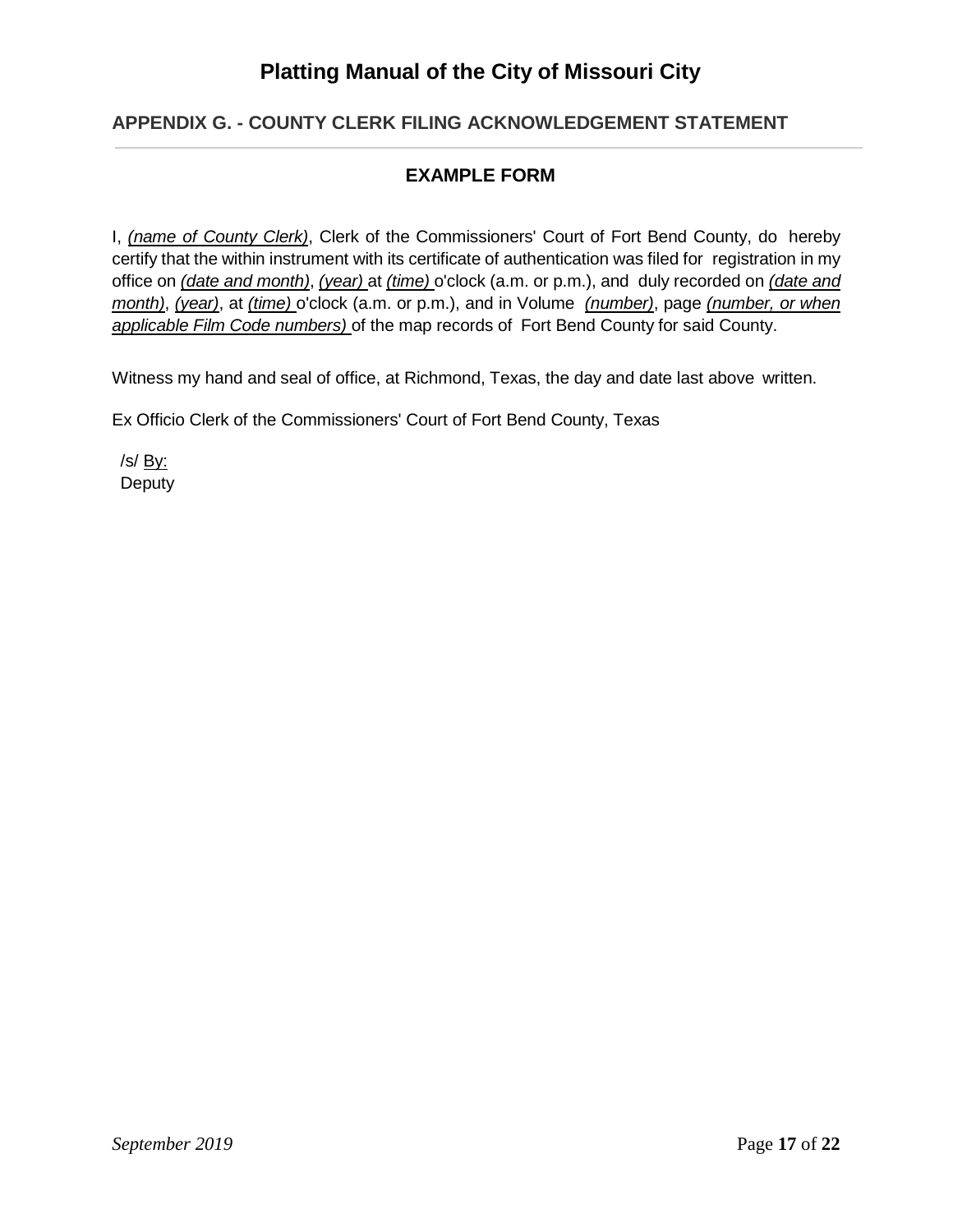#### **APPENDIX H. - ENCUMBRANCES CERTIFICATE**

(Preliminary Plats)

NOTE: The following paragraph is to be placed on the face of all preliminary plats or filed separately with the materials required to be submitted with plats requesting preliminary approval.

#### **EXAMPLE FORM**

I, *(name of applicant or person who prepared the plat)*, do hereby certify that all existing encumbrances, such as various types of easements both public and private, fee strips and all significant topographical features which would affect the physical development of the property illustrated on this plat are accurately identified and located and further certify that this plat represents all of the contiguous land which the (owner or subdivider) owns or has a legal interest in. (In those instances where the owner or subdivider owns or has a legal interest in any adjacent property, this paragraph must be modified to reflect the extent of such ownership and a boundary description of the land involved must be provided.)

/s/ (Signature of Certified Public Surveyor who prepared the plat) (Name to be printed)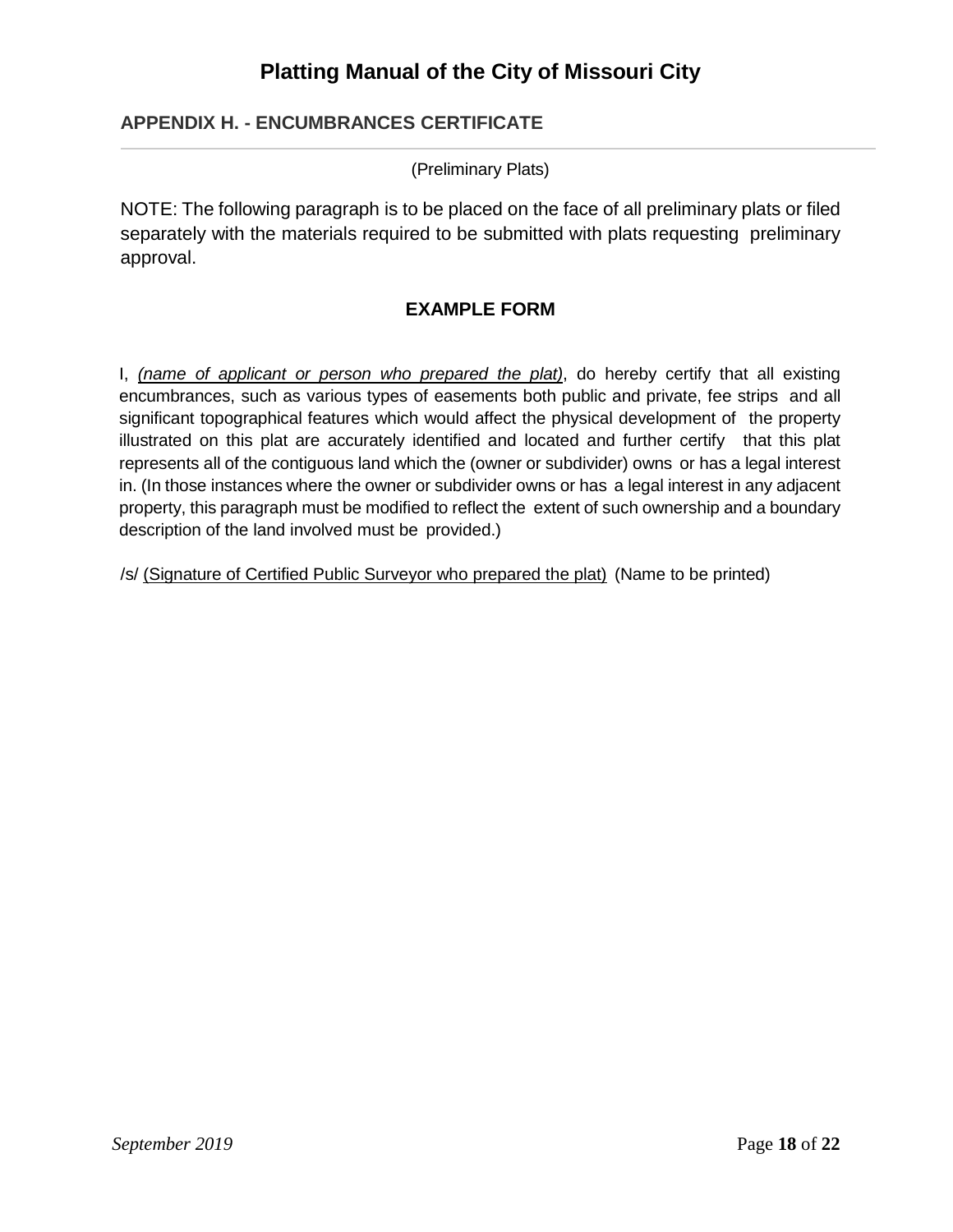## **APPENDIX I. - VACATION OF SUBDIVISION PLAT**

#### **EXAMPLE FORM**

## STATE OF TEXAS COUNTY OF FORT BEND KNOW ALL MEN BY THESE PRESENTS:

I (or we), *(name of owner or owners if individuals)* or *(name of President and Secretary or authorized trust officer of a company or corporation)*, being the sole owner (owners) and proprietor of the following described property in the City of Missouri City, Fort Bend County, Texas, to wit:

(Provide legal description of the property including, but not limited to, the acreage, the name of the recorded subdivision, the name of the Survey and Abstract Number, and recording references.)

Do hereby desire and declare that said plat, subdivision and dedication thereon be vacated and cancelled so as to convert all of said platted property to an acreage tract as same existed before such property was platted, subdivided and recorded.

(At this point any rights-of-way, easements or any other feature established in the subdivision being vacated which will not be cancelled as a result of this vacation action should be described.)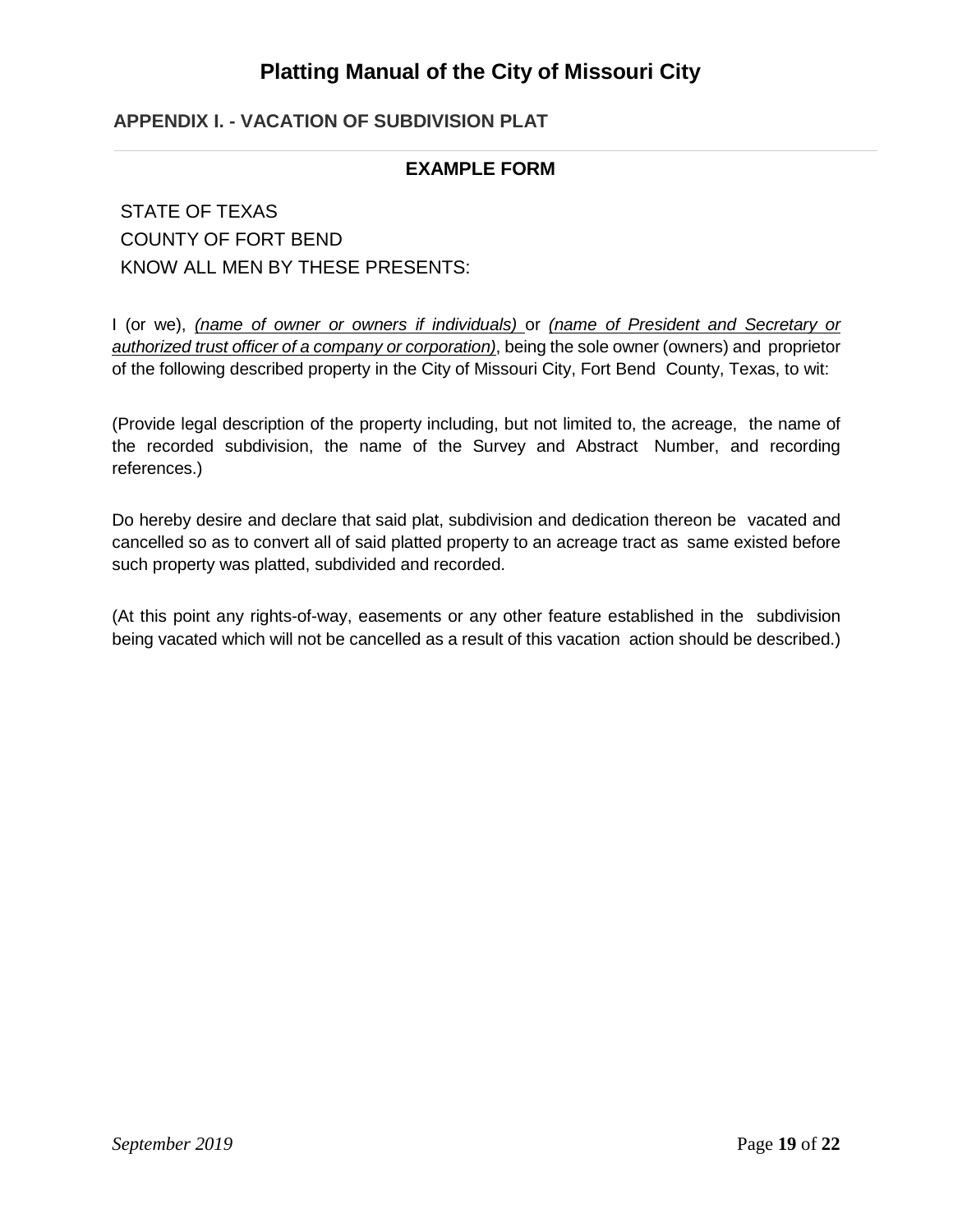## **APPENDIX J. - AMENDING PLAT CERTIFICATES**

NOTE: The following certificates and acknowledgements are required to be placed upon the face of all amending plats.

I, *(name of civil engineer or surveyor)*, hereby certify that the following corrections were necessary to eliminate errors which appear on the plat of (*name of subdivision)*, recorded on *(date and month)*, *(year)*, in Volume *(number)*, page *(number or when applicable film code numbers)* of the map records of Fort Bend County, Texas:

(Provide brief explanation of corrections required.)

/s/ (Signature of Certified Public Surveyor) (Print name)

Texas Registration No.

(Affix seal)

I, (we), *(name(s) of owner(s))*, owner(s) of the property directly affected by this amending plat, being lot(s) being lot(s) being lot(s) being lot(s) being lot(s) being being being being being being being being being being being being being being being being being being being being being being being being being b hereon, do hereby consent to this amending plat for the purposes herein expressed.

/s/ (Signature of owner(s)) (Print name)

NOTE: All owners' signatures shall be acknowledged by a Notary Public.

APPROVED BY THE CITY OF MISSOURI CITY, TEXAS, PLANNING COMMISSION (or DIRECTOR OF DEVELOPMENT SERVICES) on *(date, month, and year)*.

/s/ (Signature of Chairman or Vice-Chairman or Director of Development Services) Chairman or Vice-Chairman or Director of Development Services

/s/ (print name)

(Affix Commission seal)

/s/ (Signature of Secretary) Secretary

/s/ (print name)

(Affix Commission seal)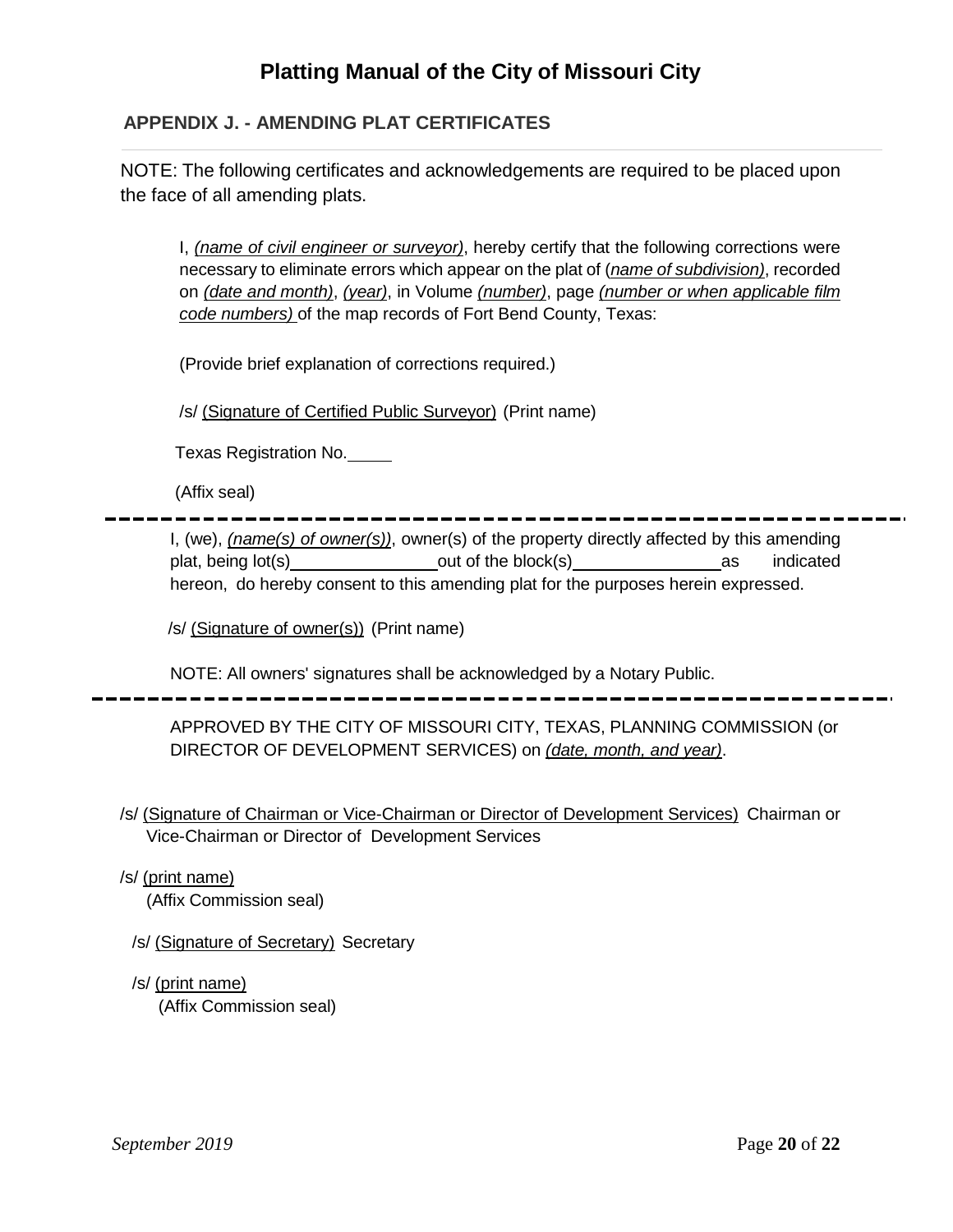## **APPENDIX K. – STANDARD NOTES**

The following notes shall be placed on the face of all preliminary and final plats.

- 1) The following note shall be added to the plat as requested by Ft. Bend County: "All of the property subdivided in the above and foregoing plat is within the incorporated boundaries of the City of Missouri City, Texas."
- 2) Shared access and parking facilities shall be provided as required under the provisions of Subsection 82-159 of the Code of Ordinances of the City of Missouri City.
- 3) In accordance with Center Point Energy Electrical Service Manual, Article 421.2, electric meters shall be located in a position that is accessible at all times without customer assistance. Access to the meter shall not be blocked by gates, walls or fences.
- 4) Driveway approaches shall be provided in accordance with the Missouri City Driveway Approach Policy as required under the provisions of Subsection 82-160 of the Code of Ordinances of the City of Missouri City, Texas.
- 5) Sidewalks shall be constructed as required by Subsection 82-164 of the Code of Ordinances of the City of Missouri City, Texas.
- 6) All drainage and floodway easements shall be kept clear of fences, buildings, plantings and other obstructions to the operations and maintenance of the drainage facility as required by Subsection 82-168(d) of the Code of Ordinances of the City of Missouri City, Texas.
- 7) The City of Missouri City shall not be responsible for maintenance of driveways, sidewalks, emergency access easements, recreational areas and open space; and the \_(insert name) Homeowners' Association shall be responsible for such maintenance of driveways, emergency access easements, recreational areas and open spaces as required by Section 3.C.(14) of the Platting Manual of the City of Missouri City (September 2019).
- 8) All required utility companies have been contacted and all public utility easements as shown on the above and foregoing plat constitute all of the easements required by the utility companies contacted.
- 9) There are no existing and proposed pipeline easements within the limits of the subdivision. – OR – All existing and proposed pipelines or pipeline easements through the subdivision have been shown.
- 10) The following note must be provided if pipelines or pipeline easements exist within or adjacent to the subdivision for a distance of not less than 200 feet: "Buildings shall be set back a minimum distance of 30 feet from any pipeline or 15 feet from any pipeline easement, whichever distance is greater."
- 11) No building or other permit, except permits for construction of public improvements will be issued by the City of Missouri City, Texas, for construction within this subdivision until such time as all public improvements of the subdivision have been constructed by the developer